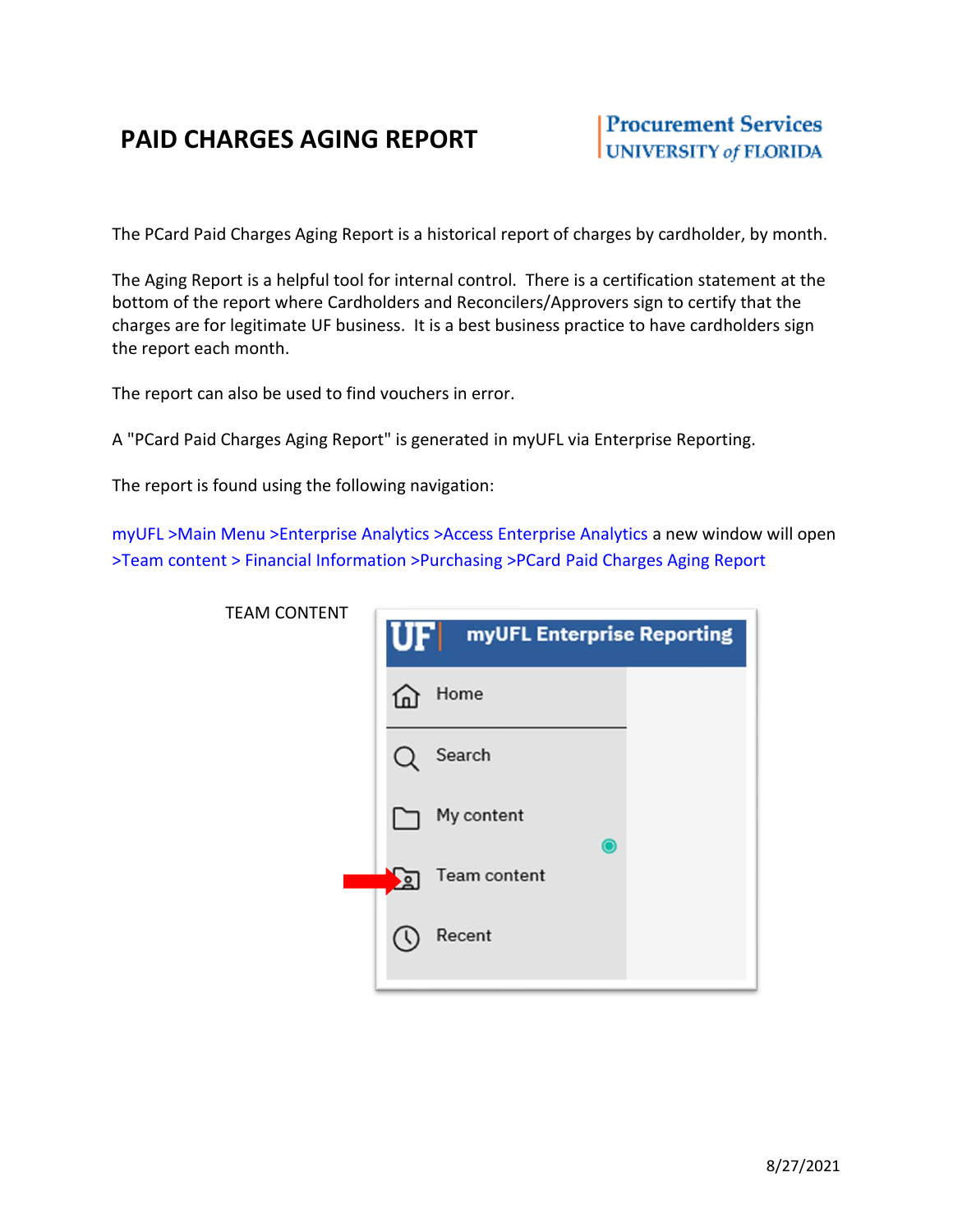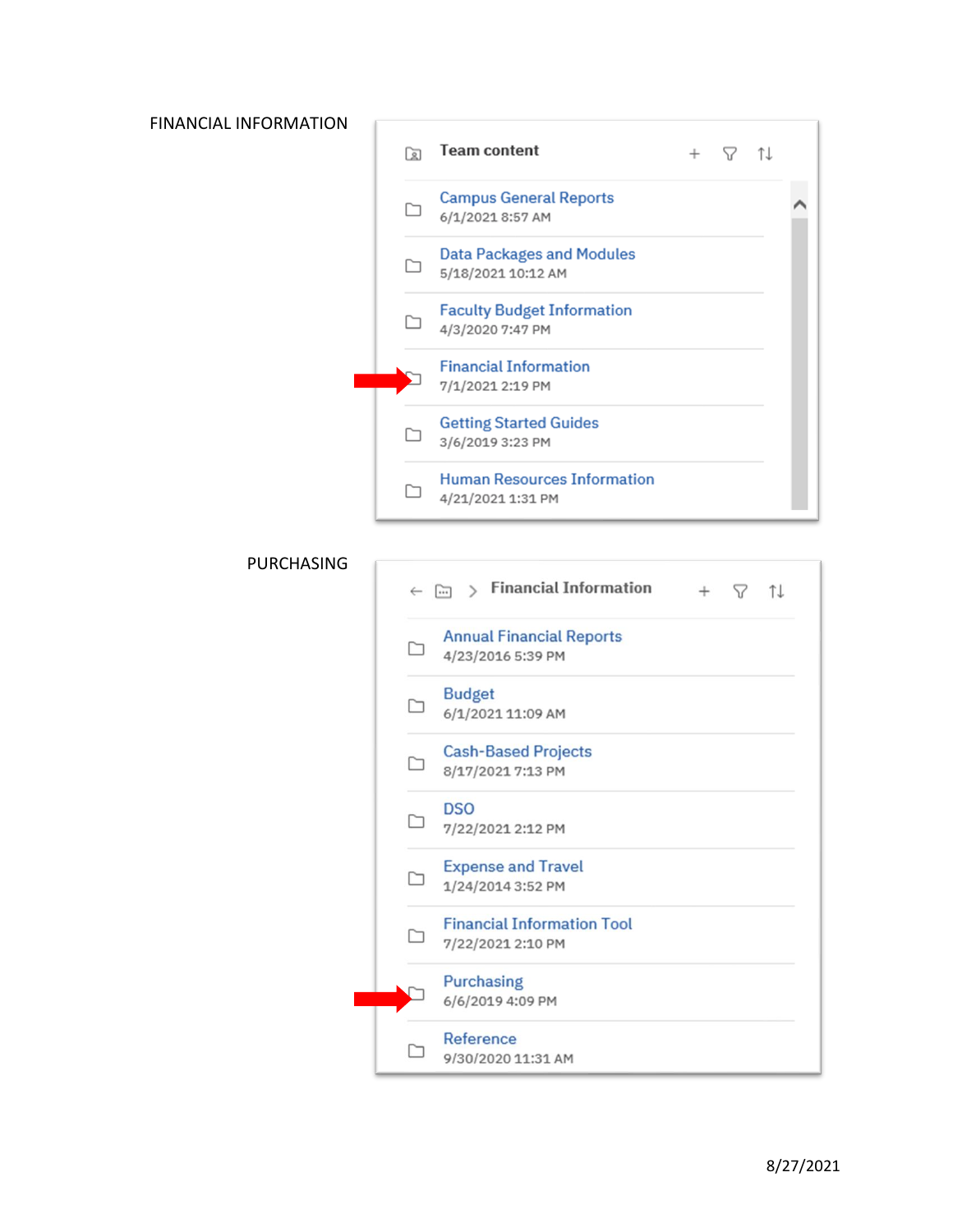## PCARD PAID CHARGES AGING REPORT

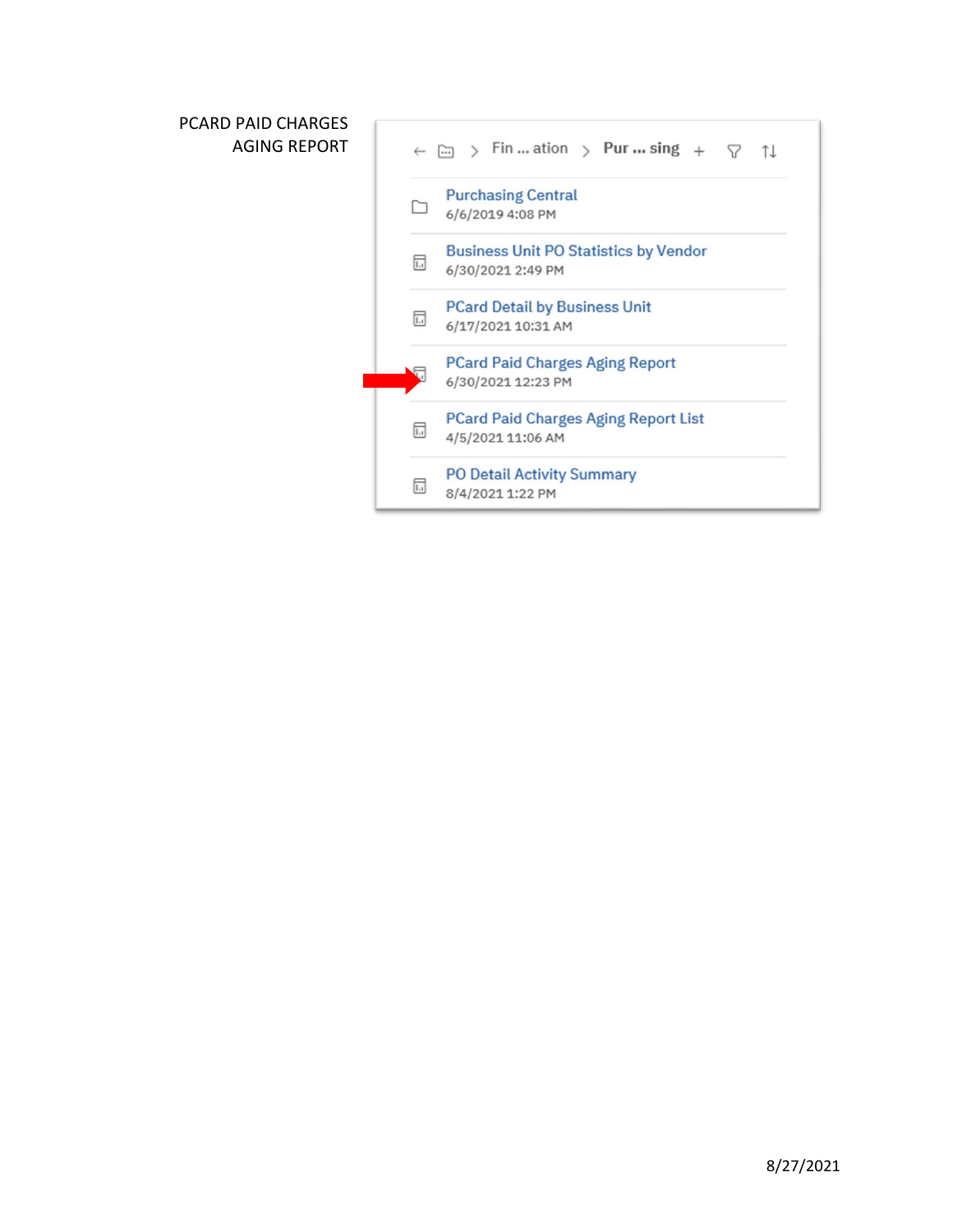## **P-Card Paid Charges Aging Report Prompts**

Select the month of the report to be viewed by using the drop-down window

Type in the calendar Year

Use the drop-down window to locate the four-digit Department ID

The box below will populate with all cardholders who have ever had a card in that BU

Select the cardholder(s) and then

- Use the "Select All" option at the lower right of the window to select all cardholders
- Select one cardholder by clicking on the cardholder's name
- Select more than one cardholder by holding down the Control key and clicking on individual names

| ---- Required Prompts ----<br><b>Select Month: (Required)</b>                                                                                                                                                                                                          |  |  |  |  |  |  |  |  |  |
|------------------------------------------------------------------------------------------------------------------------------------------------------------------------------------------------------------------------------------------------------------------------|--|--|--|--|--|--|--|--|--|
| June<br>◡                                                                                                                                                                                                                                                              |  |  |  |  |  |  |  |  |  |
| AND<br><b>Enter Calendar Year: (Required)</b><br>2020                                                                                                                                                                                                                  |  |  |  |  |  |  |  |  |  |
| <b>AND</b><br><b>Select Cardholder Business Unit: (Required)</b>                                                                                                                                                                                                       |  |  |  |  |  |  |  |  |  |
| 2103<br>◡                                                                                                                                                                                                                                                              |  |  |  |  |  |  |  |  |  |
| ---- Optional Prompt ----<br><b>Select Cardholder(s):</b><br>36616570 - Deal,Lisa S<br>26566770 - Loper, Theresa I<br>54960580 - Morris, Gail<br>99845531 - Penn, Suzanne I<br>63702045 - Penny, Shannon C<br>91411989 - Wilkins, Jerrica<br>16366167 - Wood,Theresa A |  |  |  |  |  |  |  |  |  |
| Select all Deselect all                                                                                                                                                                                                                                                |  |  |  |  |  |  |  |  |  |
| $<$ Back<br>Next<br>Finish<br>Cancel                                                                                                                                                                                                                                   |  |  |  |  |  |  |  |  |  |

At the bottom of the page lick "**Finish**"

A separate report will return for each cardholder selected.